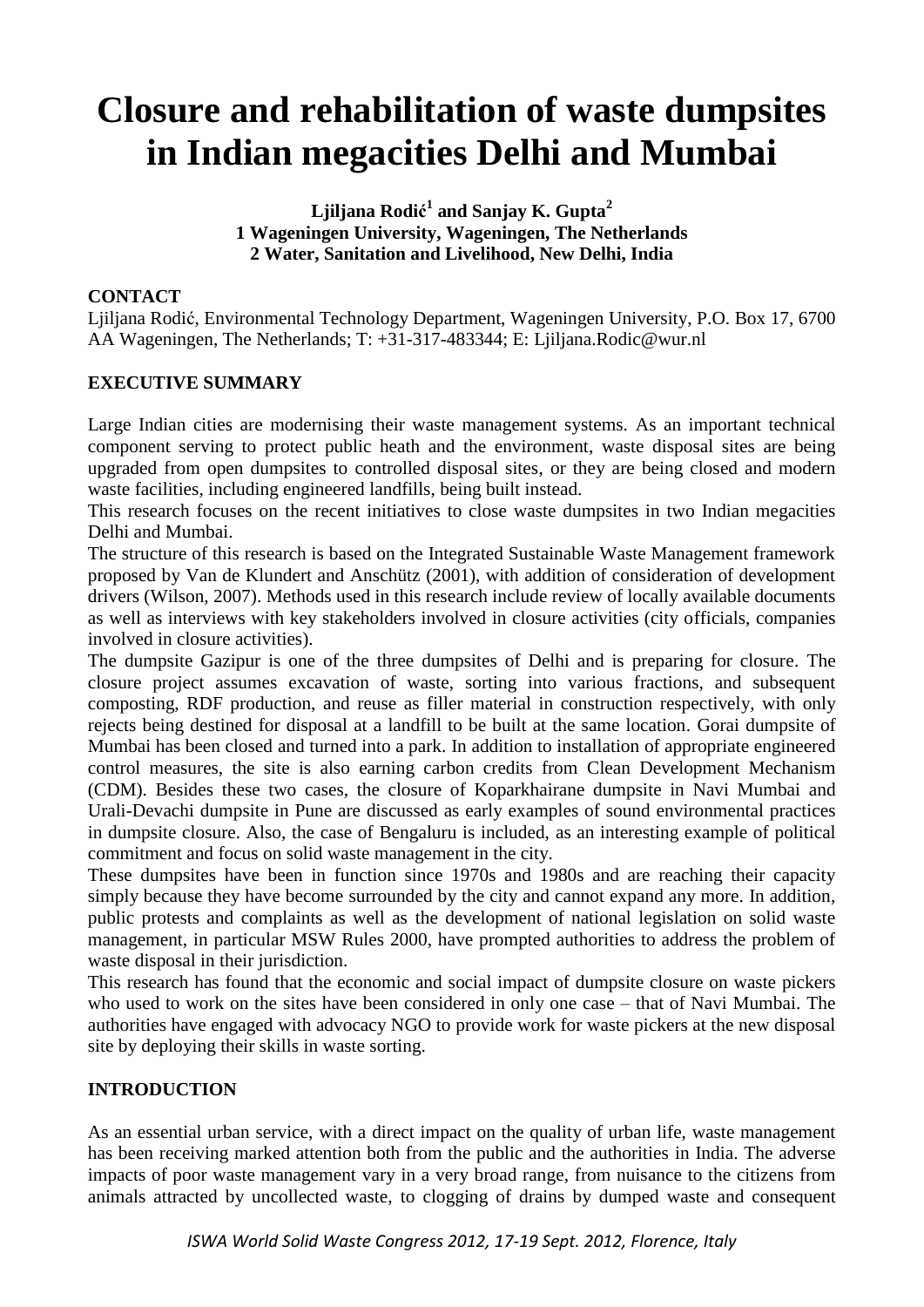prolonged effects of floods, to foul smell and pollution of groundwater sources by inadequate waste disposal practices. Accordingly, negligence in urban solid waste management has prompted civil action by individuals and civil society organisations, including a widely publicised case of Almitra H. Patel v. Union of India, in1996 (Balakrishnan, 2010) as well as work with informal recyclers by NGOs like Chintan Environmental Research and Action Group (e.g., Chaturvedi, 2009).

Partly in response to the pressure from the public, Central and state governments have enacted various laws to address solid waste management. For example, in response to the disastrous consequences of the monsoon flooding in Mumbai and the entire state of Maharashtra in August 2005, including over 900 deaths and billions of rupees (hundreds of millions of USD) in material damage, the State of Maharashtra banned the manufacture, sale and use of plastic bags, as they clogged the drains and aggravated the situation (e.g., Talwar Badam, 2005). Similarly, the Delhi Degradable Plastic Bag (Manufacture, Sale and Usage) and Garbage (Control) Act, 2000, was enacted to prevent contamination of foodstuff carried in recycled plastic bags, reduce the use of plastic bags, throwing or depositing non-biodegradable garbage in public drains, roads and places open to public view (Delhi Act No. 6, 2001).

Much like in most cities around the world, irrespective of their level of economic development, solid waste management in urban India relies heavily on disposal. Therefore, enactment of Municipal Solid Wastes (Management and Handling) Rules in 2000 by the Ministry of Environment and Forest (MoEF) of the Government of India constitutes a significant milestone in the process of development and modernisation of the solid waste management activities in Indian sub-continent (MSW Rules, 2000). This legal document addresses the entire chain of SWM services, from effective collection, transportation, processing to disposal. Regarding the existing facilities, the rules stipulate that "the existing landfill sites which continue to be used for more than five years shall be improved in accordance of the specifications given in this Schedule". Central Pollution Control Board (CPCB) of the Ministry of Environment & Forests, Government of India, is assigned to monitor the implementation of the Rules, whereas the municipalities are required to submit annual SWM reports to the CPCB.

The upgrade of the existing facilities required by the MSW Rules 2000 has prompted municipal authorities in many cities to take a closer look at their waste disposal sites, which, in practice, have often been little more than open dumpsites. In addition, municipal authorities have been pressured by the public and the media to close or to upgrade the existing dumpsites, as numerous headlines in the media testify (e.g., Bhasin and Lalchandani, 2009; Jadhav, 2009; Mahapatra, 2011).

This paper focuses on two Indian megacities, Delhi and Mumbai, with extensive references to three other Indian cities that have had a leading role in the developments of their solid waste management systems. Hence, the cities studied here include Delhi (the National Capital Territory of Delhi), Mumbai (the capital city of the Maharashtra State), Bengaluru (the capital city of the Karnataka State), Pune (the second largest city in the Maharashtra State, after Mumbai) and Navi Mumbai, a planned satellite city of Mumbai. Selection of these cities, however, does not preclude other cities from being considered exemplary in their efforts to improve in this field.

#### **Research Objective**

The objective of this research is to establish and evaluate the current efforts regarding upgrade or closure of waste disposal sites in Indian megacities of Delhi and Mumbai, with a comparison to efforts in Bengaluru, Pune and Navi Mumbai.

The research reported in this paper partly draws upon the findings of the research done in the course of preparation of the UN Habitat Third Global Report 'Solid Waste Management in the World's Cities', in which both authors had been involved (Scheinberg *et al*., 2010). Namely, information from the city profiles for Delhi and Bengaluru is used and referred to as appropriate.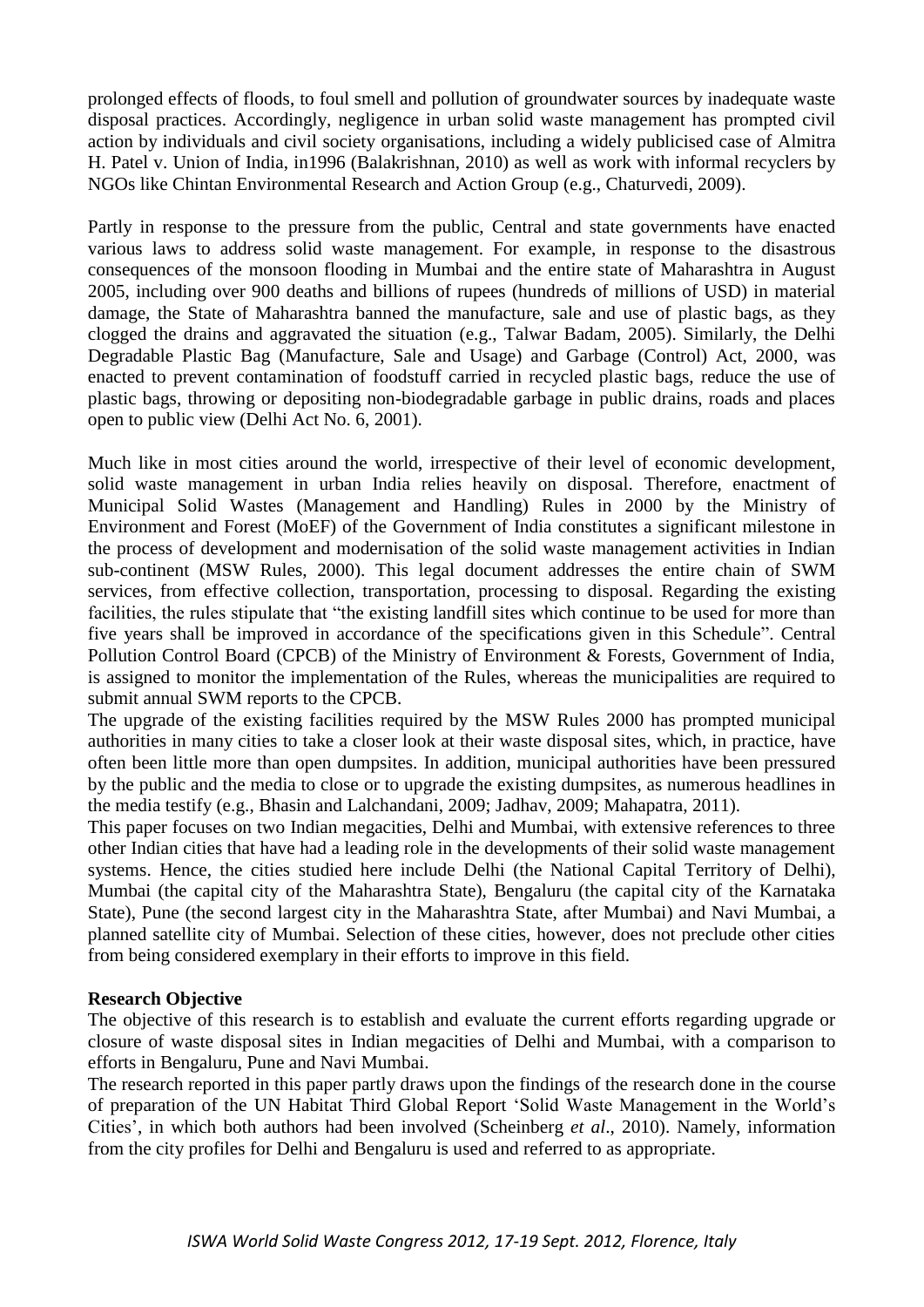## **METHODOLOGY**

#### **Theoretical Framework**

The structure of this research is based on the concept of Integrated sustainable (solid) waste management – ISWM (Van de Klundert and Anschütz, 2001) that distinguishes three dimensions in analysis of solid waste management and recycling systems, asking three questions:

- WHAT technological components and interactions comprise the SWM system in the city,
- WHO are the stakeholders (actors) involved in the SWM system and how do they interact,
- HOW is the system organised and run how is the situation regarding various sustainability aspects, such as social, financial, economic, environmental and technical aspects, and institutional strength and arrangements.

Based on the framework used in the UN Habitat Third Global Report "Solid Waste Management in the World's Cities" (Scheinberg *et al*., 2010), in this research a fourth dimension is added to the ISWM structure – driving forces for the development of the SWM system in the city (Wilson, 2007), whereby answering the question: WHY has the system developed to the current state. As the driving forces (drivers) that govern cities' policies and practices in solid waste handling are indicative of their stage of modernisation, we sought to identify the drivers that determine the current situation in each city.

This paper presents the findings on the first dimension – WHAT, thus describing the components of the system, and focusing on disposal.

#### **Data Collection and Analysis**

The research reported in this paper uses literature study, interviews and field visits as research methods. Data are gathered from literature review in combination with fieldwork in each city. Local literature pertains to legal documents, official reports by municipal corporations, as well as technical reports by the consultants involved in dumpsite closure. Interviews are held with key stakeholders.

#### **WASTE GENERATION**

Municipal waste includes household waste, waste from commerce and institutions as well as residues from cleansing of public spaces such as street sweepings. Construction and demolition waste is also taken to the same disposal sites as municipal waste. The data on quantities of waste *generated* are scarce, as confirmed in the large research for UN Habitat (Wilson *et al*., 2012). Usually, some records are available on waste *collected*, either as measured or estimated at the disposal site gate. This means that the waste taken out of the system (typically by informal recyclers) prior to collection is not registered. Furthermore, as construction and demolition waste usually ends up at the disposal sites for municipal waste, amounts registered at the gate do not distinguish this waste stream from the other waste, which further blurs the data on municipal waste.

|                                 | <b>Population</b>                           | <b>Waste generation</b><br>(Kg/person/day) |                      | Compostable $(\% )$ |                      |
|---------------------------------|---------------------------------------------|--------------------------------------------|----------------------|---------------------|----------------------|
| City                            | (million inhabitants)<br>(2011 Census data) | 2000 data<br>(Sharholy,                    | 2004 data<br>(CPCB & | 1998/2000           | 2004 data<br>(CPCB & |
|                                 |                                             | 2008)                                      | <b>NEERI</b> )       | data*               | <b>NEERI</b> )       |
| <b>Pune</b>                     | 3.8                                         | 0.312                                      | 0.46                 | 55                  | 62                   |
| <b>Bengaluru</b>                | 5.7                                         | 0.484                                      | 0.39                 | 45                  | 52                   |
| <b>Delhi</b>                    | 12.9                                        | 0.475                                      | 0.57                 | 32                  | 54                   |
| <b>Greater</b><br><b>Mumbai</b> | 16.4                                        | 0.436                                      | 0.45                 | 40                  | 62                   |

**Table 1. Waste generation in selected cities**

\* These data are cited by Agarwal (2005) as pertaining to 1998, whereas Sharholy (2008) cites the same values as pertaining to 2000.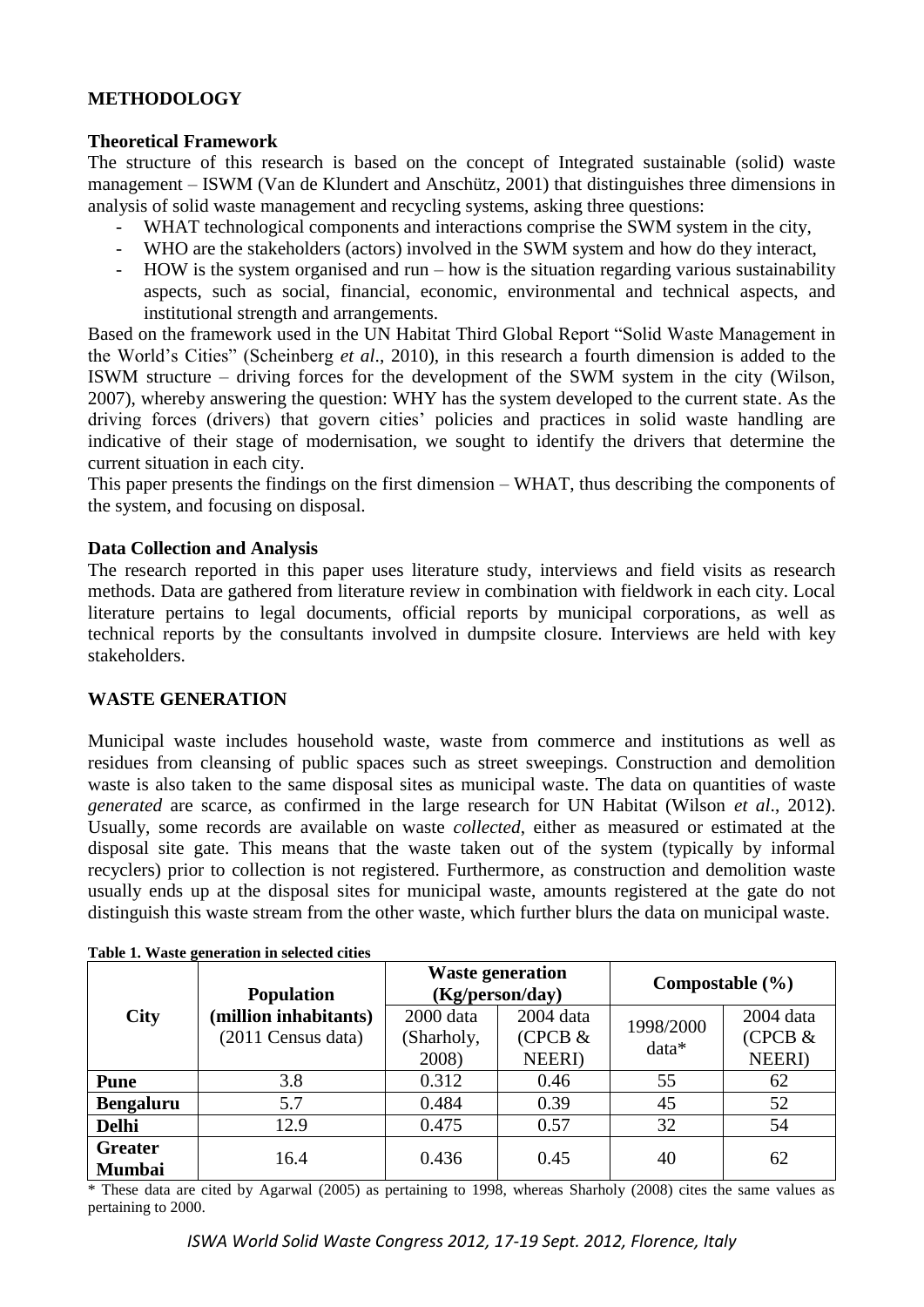The waste generation data for the cities studied in this research are found in one and the same source, thus presumably using the same methodology, which makes comparison among the cities possible. Information is not available on the methodology used to determine waste amounts and composition. The data are presented in table 1 above.

Based on the data from Table 1 above, service providers in these cities are assigned a daunting task of managing between 0.6 and 2.7 million tonnes of waste per year respectively.

# **WASTE COLLECTION**

In most cases, city corporations do not provide primary collection services, due to the ensuing increase in costs required. For example, a pilot trial of providing door-to-door collection waste collection by Municipal Corporation in Delhi (MCD) showed that such service would increase its budgetary requirements by around 35% (Mehta and Dasgupta, 2006). This means that citizens and other waste generators in Delhi bring their waste to the collection point in the neighbourhood, called *dhalaos* (Talyan *et al*., 2008; Handayani *et al*., 2010). In some areas though New Delhi Municipal Corporation (NDMC) works with NGOs that advocate the rights and organise informal sector recyclers to provide primary waste collection services in the form of door-to-door collection in New Delhi (Handayani *et al*., 2010). Informal collectors take the waste from the households and bring it to the *dhalao*. Secondary collection is provided by municipal authorities and/or private companies contracted by the municipal authorities – trucks take waste from these collection points to a transfer station or disposal site. In some cases, if horticultural waste is collected from parks and green areas, it is taken to a composting plant (Handayani *et al*., 2010). The coverage rate is estimated at 75% of the city population, with low income families not being served (Wilson *et al*., 2012). According to Delhi Human Development Report 2006 (as cited by Handayani *et al*., 2010), 26% of surveyed people, regardless of their income level, stated that they throw their waste at other than designated places.

The situation in Bengaluru is quite different in terms of the waste collection method. Due to a strong political commitment to improving and modernising waste services, performance goals are set at high standards. Some 70% of the city residents, particularly those in central business district and affluent areas, receive a waste collection service based on a door-to-door scheme. Waste collection service is provided by 70 medium- and small-size enterprises, contracted by the municipal authorities on yearly basis (Gupta, 2010). Collectors use handcarts and unload them directly into large trucks that then take waste to the processing or disposal sites. This means that most of the city is bin-free: large containers and masonry structures, which had earlier served as receptacles for waste from primary collection, have been removed. As for most part this system is well-functional, and most waste transport is done by covered vehicles, this has eliminated presence of cattle on the road (a regular feature in other Indian cities), which has improved traffic movement and reduced accidents (Gupta, 2010).

## **DISPOSAL**

#### **Delhi – Gazipur dumpsite**

For waste disposal, which is the main component of the solid waste management system in Delhi, the city relies on three disposal sites: Gazipur (or Ghazipur), Bhalaswa and Okhla. They have each exhausted their capacities and were supposed to be closed in 2009 (SENES Consultants, 2009, as cited by Handayani *et al*., 2010), but are still in operation due to lack of alternative solutions. Studies show that leachate has polluted groundwater to the extent that renders the associated aquifer unreliable for domestic water supply and other uses (Mor *et al*., 2006; Jhamnani and Singh, 2009). Gazipur dumpsite started receiving waste in 1984. A plot of municipal land, partly including some low lying areas, was taken into operation as a designated waste disposal site, thus having some sort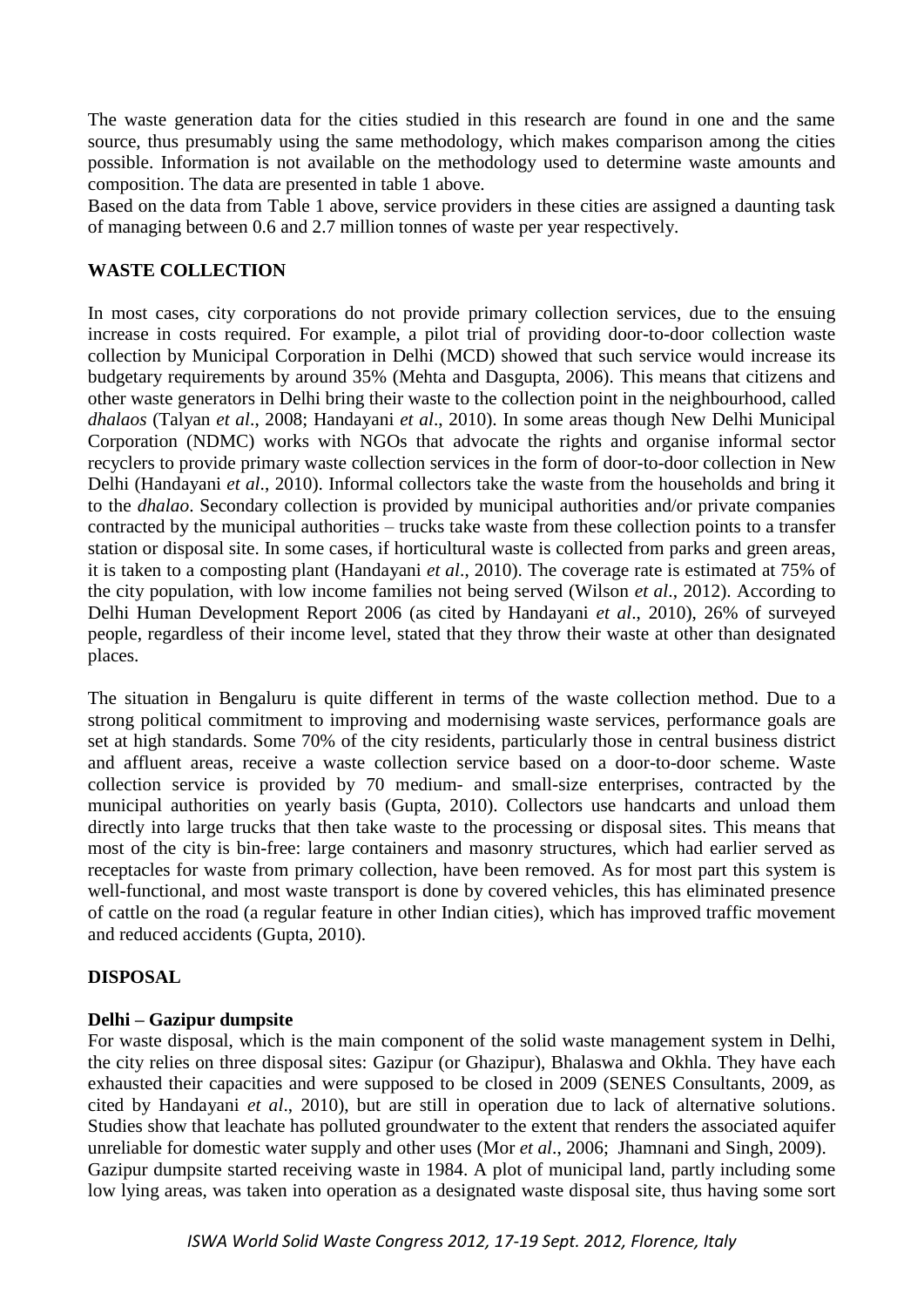of a legal status from the beginning. Initially all kinds of waste coming from the city were dumped there, including industrial and special (hazardous) medical waste. Post MSW Rules 2000, Delhi authorities report to CPCB that only municipal waste is accepted, including construction and demolition waste. During field visits, however, other waste could be observed, including special (hazardous) medical waste, some industrial waste, and waste from garages such as used oil and tyres. Ponds of black leachate are formed on the sides of the dumpsite. Based on the accounts of the local residents, it can be stated that the situation worsens during the monsoon season, when the entire low lying area turns into small ponds of black leachate and rainwater. The foul smell of waste and liquid is pervading. There is no precise data regarding the distance to the nearest houses when the site started; still, according to the interviewees, the nearest houses were at least 1.5 km far from the site. Now Gazipur dumpsite is surrounded by both commercial and residential areas including slums that started developing in the late 1990s and are now within a 500m radius. Communities, especially newcomers, are complaining to the authorities about foul odours.

Initially there was no regular staff present at the site. The staff was introduced in mid-1990s. Earlier the dumping took place in a highly disorganised manner, with very inefficient use of space and no soil covering. Currently there is an office, three excavators, four bulldozers that are operated 10-12 hours every day. At present, placing of waste is organised, waste is covered with soil and use of space is better. Records of the incoming amounts of waste have been kept since late 1990s. While in full operation, the site used to receive about 1800-2000 tonnes/day (450-500 trucks). The site is still operational, albeit at low capacity: about 400-500 tonnes/day.

At any point in time 250-350 waste pickers are present at the site. If the total presence throughout the day and night is counted, it would be more than 600 pickers, as they come in different shifts.

The total dumpsite area is 29.6 ha, whereof 25.2 ha are covered by waste. Current average height is 25.5m, with the highest part at 30.5 m. The study about reclamation of this site was done in 2008. The closure has not yet started though the tender has been awarded to a private contractor to start some construction works. The idea is to excavate the old waste and sort it into different streams. The total amount of waste dumped at Gazipur up to 2003 was estimated at 4.74 million tonnes. A very rough extrapolation based on 1900 tonnes/day until 2009 when the site was supposed to be closed, gives an additional amount of 4.16 million tonnes, totalling almost 9 million tonnes waste.

Organic materials will be taken out and processed into compost; other waste (plastic, paper, rags, rubber, etc.) will be shredded and processed into RDF; some mineral waste materials will be supplied as filler material for construction activities. Only rejects (expected to amount to 20-30% of waste) will be disposed of at the new landfill site, to be developed at the reclaimed land as per the guidelines of sanitary landfilling. The site will continue to receive waste for some time into the future and the same processing steps will be applied to new waste. Waste acceptance at the gate will differ from the current situation in so far as the site will not take construction and demolition waste, drain silt and street sweepings.

It is planned that once the reclamation is completed, the Clean Development Mechanism (CDM) will be applied for the composting plant and RDF plant, which will generate 40-80 million INR (0.6-1.2 million EUR).

In their considerations of the solution for the Gazipur dumpsite, Municipal authorities do not address the loss of income and livelihood for the dumpsite pickers in any way. As construction of the plants progresses, waste pickers are denied access to waste. There is also no official plan from the municipality or the private operator to allow pickers access to waste or provide jobs at the plants. Many picker organisations and advocacy NGOs have protested but to no avail so far.

In addition, environmental groups are opposing the plans on grounds of environmental pollution resulting from burning of RDF containing PVC and other (possibly hazardous) waste materials that may have been dumped at the site in the past.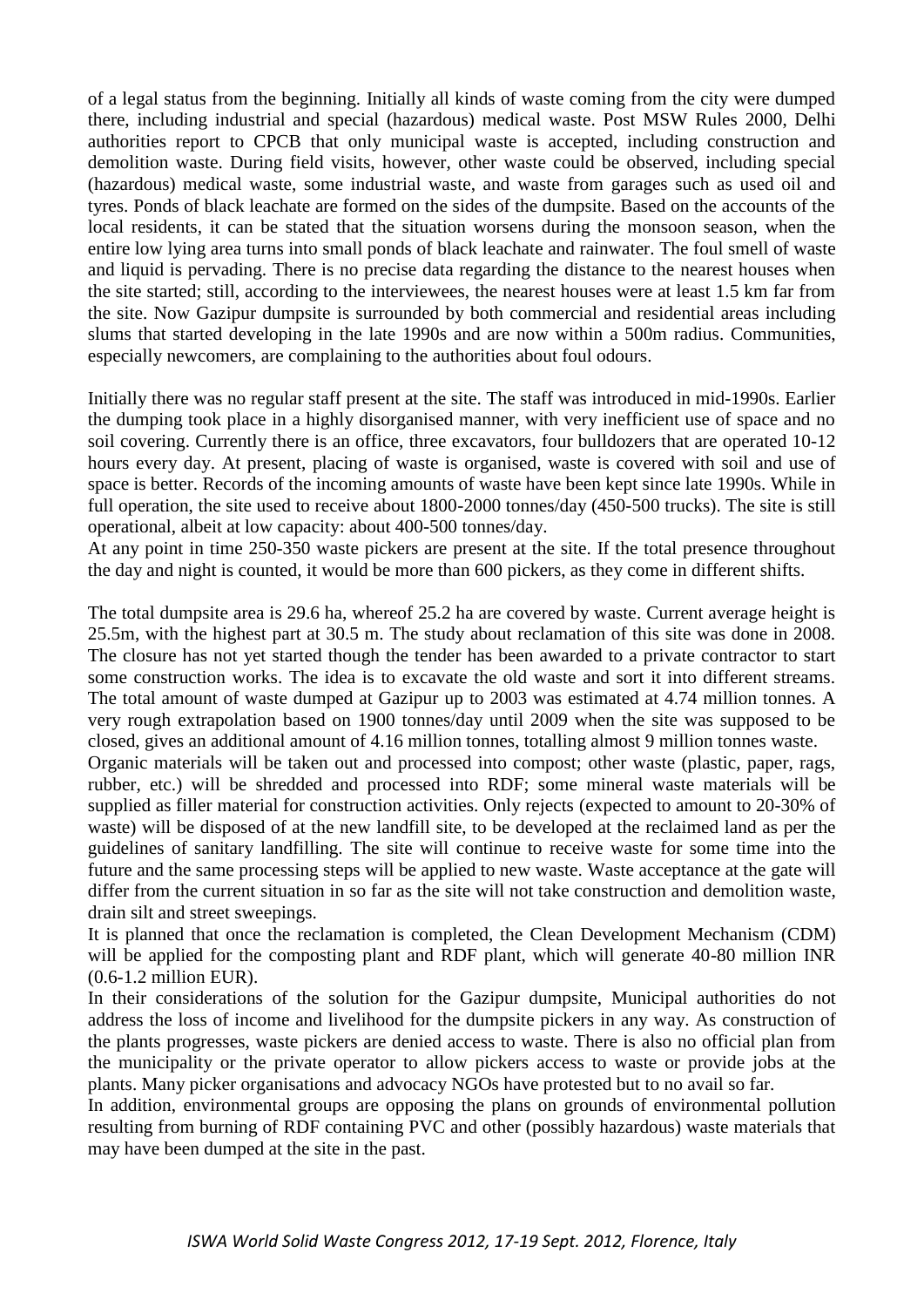The plans for waste segregation of waste at source by households and other waste generators are there but it is locally considered highly doubtful that these plans will be implemented any time soon.

The municipal authorities see various benefits of the rehabilitation for the solid waste management system in the city: no immediate need for a new landfill, use of disposed waste materials, land reclaimed for new processing and disposal site for the next 25-30 years, and also possibly lesser number of citizens' complaints due to better air quality in the surroundings.

Residents in the surrounding areas expect that the reclamation will create better living environment and lead to an increase in property value. Accordingly, new residential and commercial areas have even popped up in the surroundings of the site recently, as people are expecting that, once the project for dumpsite reclamation is completed, the prices of land and houses will rise by 50-100%.

## **Mumbai – Gorai dumpsite**

Gorai, in Western Suburb of Mumbai, used to be one of the major dumpsites in the city. It started operation in 1972 on officially designated municipal land, and it was closed in 2007-2009. Much like in Delhi, before MSW Rules 2000, all kinds of waste had been received at the site. Its surface area was 8.9 ha, with 7.8 ha covered by waste. The waste mound has an average height of 15.5 m, with some parts at 23 m (CDM, 2009).

In the last years of operation, the site used to receive 1200 tonnes of waste per day.

Very similarly to Delhi Gazipur dumpsite, Gorai has had staff only since 1998. Normally, there was staff for 10-12 hours a day to supervise and organise operations.

Around 150-200 waste pickers were present in the last year of operation. They had some improvised temporary sheds on the site.

The project to close the site was widely publicised in India as it was the first one to receive approval from CDM; thereby it was considered to be a model project in dumpsite closure (CDM, 2009). The purpose was to reduce greenhouse gas (GHG) emissions by capturing and utilising methane generated by anaerobic decomposition of municipal solid waste residues. The captured methane is to be combusted to generate electricity that will feed into the national power grid and be used as an alternative source of cheap, local renewable energy that will reduce dependence on conventional coal based power. In case of any emergency, the landfill gas collected shall be flared.

Similarly to Gazipur dumpsite in Delhi, dumping of waste at Gorai in Mumbai had been done in a random uncontrolled fashion, without any spreading or compaction. Preliminary site investigations found that the waste mound was geotechnically unstable, primarily due to an excessive face angle of the waste. In order to reach a permanently stable situation, it was necessary to carry out levelling, relocation of waste and reformation of slopes. Furthermore, waste was evenly spread out and compacted using JCBs. In order to prevent entry of the tidal water and provide protection to the closed fill, an interesting civil engineering feature was installed: 830 m long and 7 m high concrete sheet pile wall was erected along the creek-side boundary of the fill. The elements were driven into the soil to a depth of 5 m, with remaining 2 m above the ground level.

Top cover over the finished profile of the waste fill consists of a 30 cm thick protective layer, a 1.5 mm HDPE geomembrane liner, a drainage layer for storm water and a 30 cm thick vegetation soil layer. Grass is planted in the soil, for erosion prevention. Landfill gas extraction system with flaring possibility is installed, in combination with a unit for gas upgrading by pressure swing adsorption and a power generation unit. Monitoring will be done for 15 years.

The project has not included any consideration of the dumpsite waste pickers whatsoever.

The dumpsite reached and exceeded its limit, now it is a recreational ground. The closure project was organised by Municipal Corporation of Greater Mumbai, developed by IL&FS Ecosmart Ltd. and implemented by United Phosphorous. The operations had completely ceased when closure works started.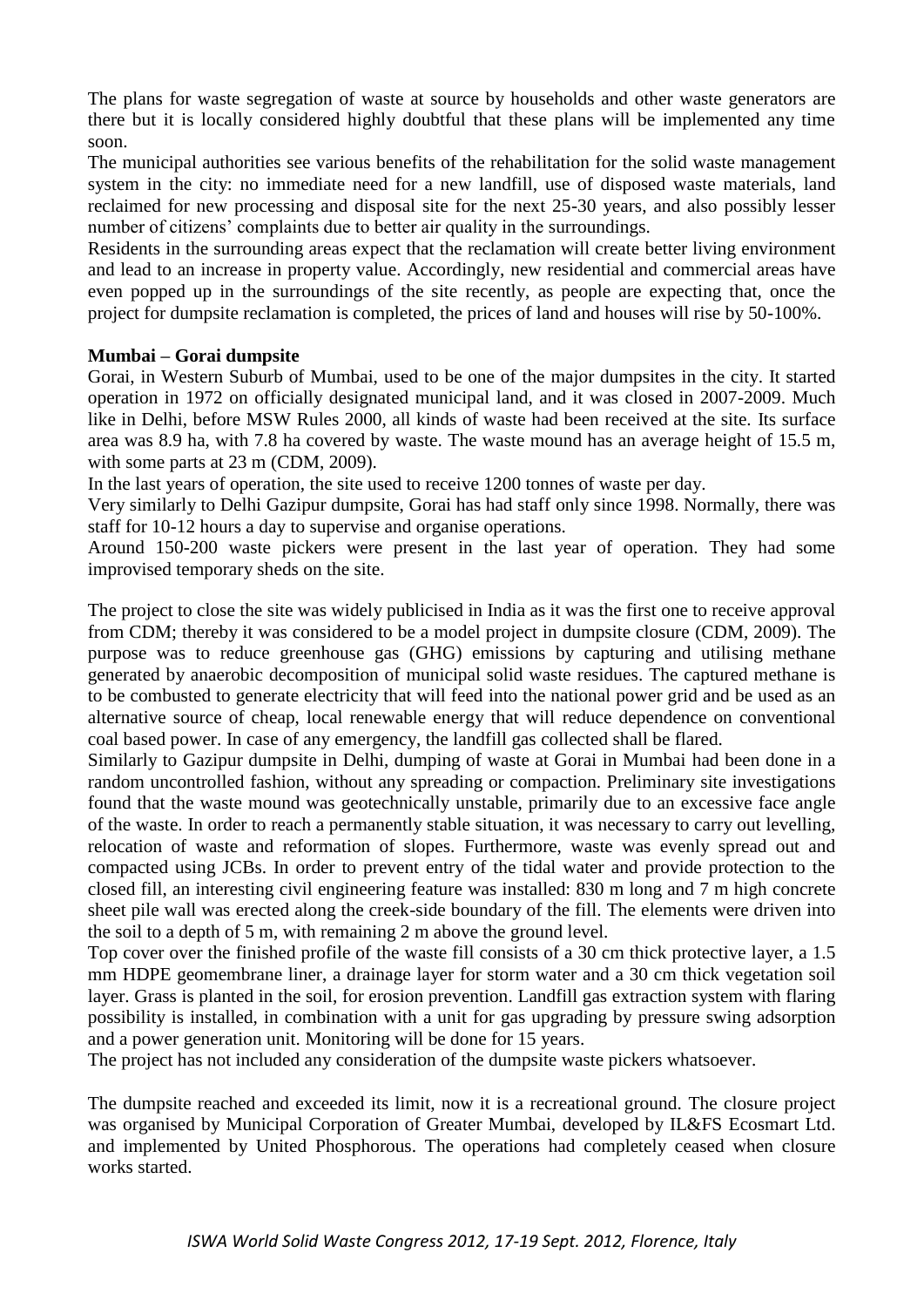There had been protests by the NGOs about the site. Now the residents of the surrounding areas are happy as there are no odours and they have a nice recreational area. There have been repeated questions in the media though about the high costs of the project.

In addition to financial benefits from CDM, the closure project has achieved some major environmental benefits, including, *i.a*., improvement of coastal water quality near the creek areas adjacent the site due to elimination of discharge of untreated leachate into the environment.

#### **Mumbai – other disposal sites**

Mumbai disposes its waste at other disposal sites now. Deonar dumpsite started receiving waste as long ago as 1927. It covers an area of 132 ha and receives over 6000 tonnes of waste a day. In the recent years it has been managed with soil covering and compaction, with numerous waste pickers working on it. Residents from the surrounding areas have been strongly complaining to the authorities. Phased closure is in the planning – the closure project has been sanctioned under the Jawaharlal Nehru National Urban Renewal Mission and received environmental clearance from the Ministry of Environment and Forests. After the closure, the site will earn carbon credits issued by the CDM.

Another landfill, Mulund, operational since 1968, has reached its capacity and is in the process of being closed, with a large anaerobic digestion (locally termed *biomethanisation*) plant being built. Kalyan is a new (sanitary) landfill developed in 2011, together with composting and RDF plants.

Kanjurmarg is another site given by the Government to develop an ISWM facility, which is yet to start. An area of 141 ha is designated for the facility; the planned capacity is 4000 tonnes/day.

#### **Navi Mumbai – Koparkhairane dumpsite**

Similarly to the efforts described above, Municipal Corporation of Navi Mumbai, a Planned Satellite City of Mumbai, closed its dumping ground at Koparkhairane in 2005, following instructions of Maharashtra Pollution Control Board (MPCB) and directives of the High Court. The closure was carried out following a scientific procedure, including liners, leachate collection and removal as well as gas extraction, as the first such case in the State of Maharashtra. The reasons behind the dumpsite closure seem to be rapid development in the area and frequent protests and complaints from nearby multi-storey residential areas. Now people have expressed confidence in the Municipality.

After the closure, NMMC set up a new waste-processing facility at Turbhe, also in Navi Mumbai, in 2010. This new facility has been approved for CDM as waste will be sorted into several fractions and further utilised. Fractions include: organic waste to be processed into compost, recyclables to be cleaned, stocked and sold, and input materials for RDF production. The rejects – estimated at less than 8 % – will be landfilled. RDF will be burnt for energy recovery (CDM, 2010).

Waste pickers have shifted from the old Koparkhairane dumpsite to the new facility at Turbhe. They have been issued an identity card that grants adult pickers access to the site, where a shed is provided to them to sort the incoming waste. This was done with help of an NGO Stree Mukti Sangathana that had organised and trained the pickers.

## **Bangalore**

The capital city of Karnataka State, also known as Silicon Valley of India due to its extensive information technology industries, Bangalore has put a lot of effort in modernising its solid waste management system.

Old dumpsites have been closed and new sanitary landfills built. The focus has been on constructing new landfills rather than on properly closing old dumpsites and rehabilitating the areas around them – old dumpsites have just been covered with soil and abandoned for the moment. Municipal authorities have remediation plans though to turn the area into parks. (Gupta, 2010; information updated in May 2012).

Waste processing plants and two landfills have been recently developed. These two landfills, situated in Mavallipura - Hesaragatta Hobli and Mandur, BideraHalli Hobli, are state-of-the-art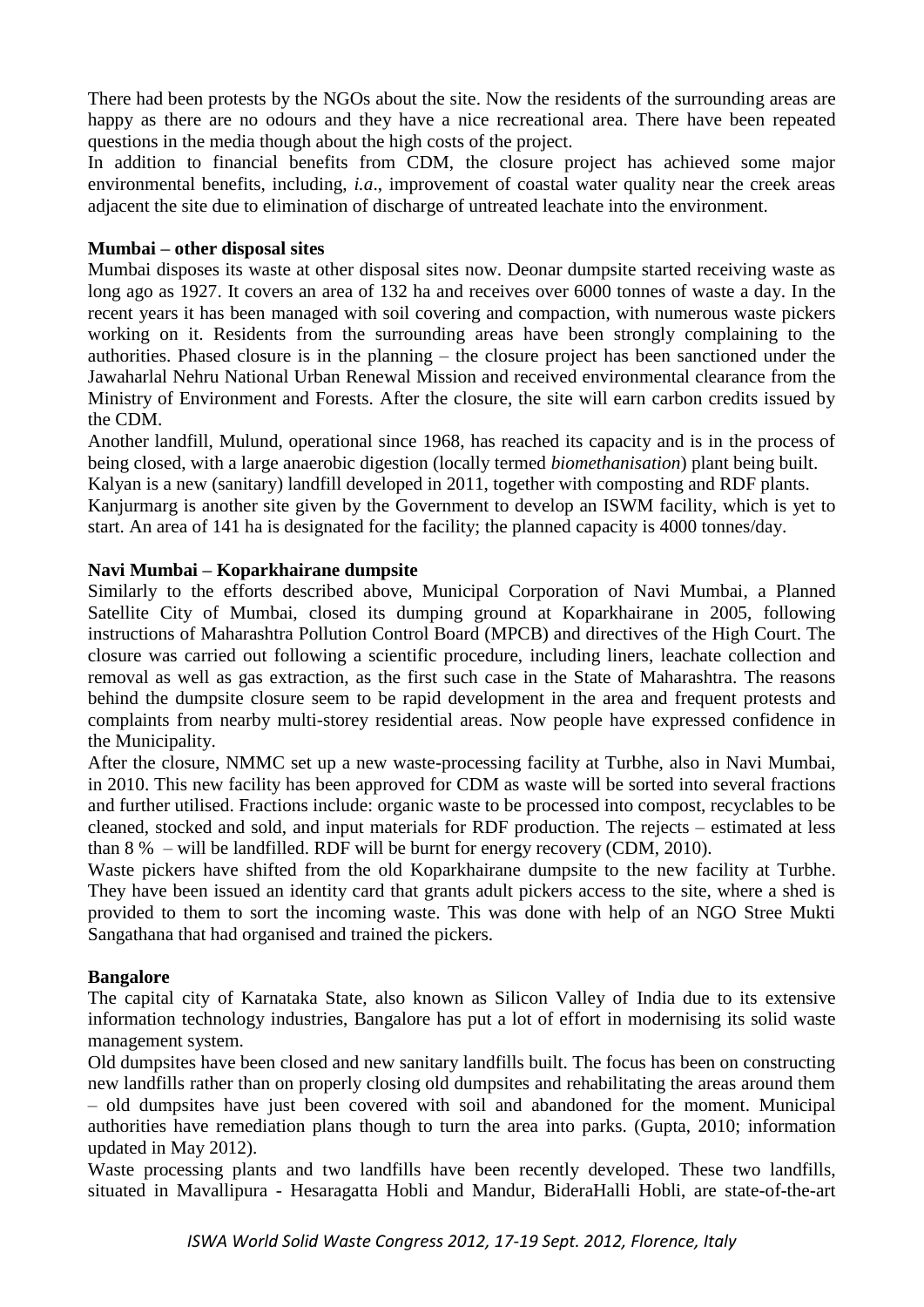facilities (Gupta, 2010). As much as 500-600 tonnes/day of organic waste are brought to the composting facility of the Karnataka Compost Development Corporation (Lakshmikantha, 2006). Municipal authorities claim that, once the processing plants run at their full capacities, the use period of the landfill sites would be 25-30 years or up to 2030. The focus is on efforts to prolong the use period of the disposal sites by waste processing. According to the City officials, most of the incoming waste will be processed while only 20% is expected to be rejected and disposed of. In order to make sure that this target is met, the operator will not be paid the tipping fee for the waste amounts in excess of 20%.

The benefits of these developments are seen mainly in terms of their contribution to the city image and its ability to attract foreign investment in local IT and other industries.

#### **Pune**

From 1992 to 2002 the city's waste – in tune of 1000-1200 tonnes/day – was indiscriminately dumped in a former stone quarry near Urali-Devachi village, resulting in pollution of the air and water wells in the vicinity. In accordance with MSW Rules 2000, a decision was made to close the dump in 2002, which constitutes one of the early examples of such practices in India.

Due to an acute shortage of land available for this kind of land use, upgrading the existing dumpsite was chosen instead of constructing a new landfill. The waste was brought to required levels. The capping comprised layers according to MSW Rules 2000, including an HDPE geomembrane. As most organic waste had been burnt due to frequent fires, only passive vents were provided to release any remaining landfill gas. A landfill of 1.2 ha was built on the top of the closure as a temporary measure, until a more permanent solution is found. As no alternative site was available even for the duration of the closure works, the tipping continued throughout (Purandhare and Gupta, 2010).

## **WHY – DEVELOPMENT DRIVERS**

Based on the evidence from the cities studied here, current developments are driven by a number of driving forces. One cluster of drivers includes protection of public health to environmental concerns, as voiced by the public living near waste dumpsites and reinforced by the media attention and support from the civil society organisations.

Even though 25-30% of the population still do not receive adequate and effective waste collection services, the cities have been focusing on the apparently more urgent problem of waste disposal space and the pressure from the legislation, mainly MSW Rules 2000.

In the process of modernisation of their municipal SWM systems cities are opting for waste processing technologies, which are expected to result in reduction of waste amounts destined for disposal. At that, the authorities often seem to ignore the existing activities, which could be seen as the already available strength and built upon. For example, about 17% of Delhi waste handling is done by rag pickers, who collect, sort and transport waste free of cost, as part of the informal trade in recyclables. In Bangalore, the informal sector is attributed with preventing 15% of the municipal solid waste going to the disposal (Sharholy, 2008). Navi Mumbai authorities have worked with an advocacy NGO to include these waste workers into the system for the benefit of all, not least the city budget for solid waste management. Other cities have not considered such options (yet).

## **CONCLUSIONS**

In face of a common problem – huge amount of waste to be managed every day – municipal authorities in Indian (mega)cities have been putting a lot of effort to cope with the issue at hand, while at the same time responding to their legal obligations as stipulated in the MSW Rules 2000. In addition, municipal officials in charge of waste management in their respective cities have been learning about public relations – a new trade for a public servant in India.

The activities to close and rehabilitate dumpsites have been prompted by the MSW Rules 2000, in combination with the fact that most locations have reached their capacities and cannot expand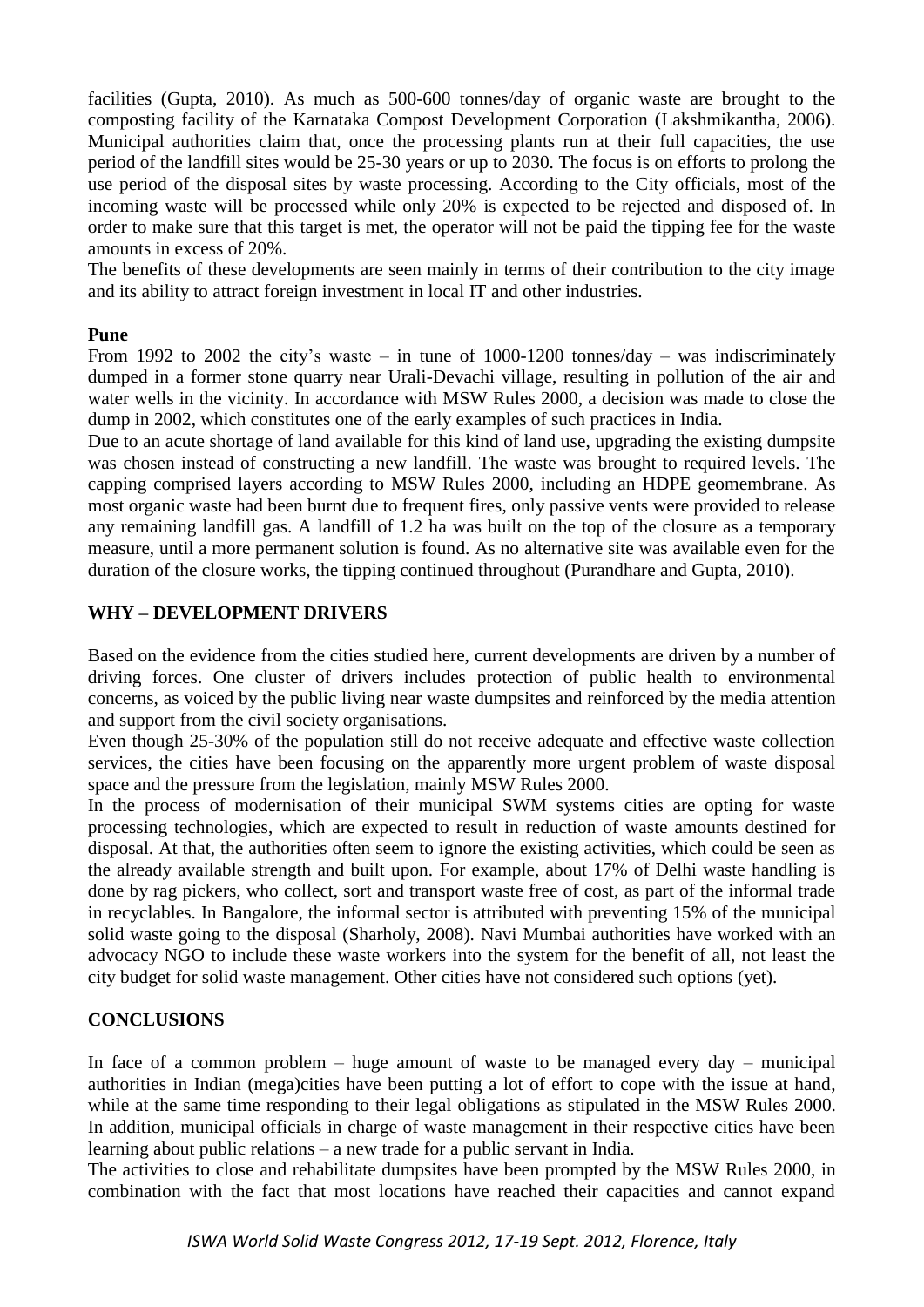further as they are now encapsulated by the city. Citizens' complaints have certainly contributed to the process.

Different cities have opted for different solutions. While Delhi is attempting an integrated solution that aims at waste valorisation and reduction of waste destined for disposal, Mumbai has taken a more business-like approach (in accordance with its image) to closing the old dumpsite and has obtained approval from CDM to 'get some cash' for methane generated from the waste. These differences may be significant at this point in time, but each city is considering some form of waste processing and valorisation in the near future. Authorities are increasingly opting for waste processing and valorisation partly due to possible revenues (mainly from CDM) and partly as an alternative solution to the waste disposal space problem. Due to public opposition, it has proven to be extremely difficult to find a suitable location for a new landfill in India, as it is the case in the rest of the world. Together with their counterparts in other countries, Indian (mega)cities will continue on the path towards a sustainable, integrated solution that combines various methods of waste management, favouring waste material valorisation, while resorting to disposal only after other options are exhausted. At that, the cities would benefit from a more open attitude and cooperation with the existing informal recyclers, which is now lacking.

# **REFERENCES**

Agarwal, A., A. Singhmar, M. Kulshrestha and A.K. Mittal (2005) *Municipal solid waste recycling and associated markets in Delhi, India*. Resources, Conservation and Recycling 44, p. 73–90

Balakrishnan, K.G. (2010) *The role of the judiciary in environmental protection*. D.P. Shrivastava Memorial Lecture. High Court of Chattisgarh, Bilaspur – March 20, 2010 [http://supremecourtofindia.nic.in/speeches/speeches\\_2010/dp\\_shrivastava\\_memorial\\_lecture\\_20-3-](http://supremecourtofindia.nic.in/speeches/speeches_2010/dp_shrivastava_memorial_lecture_20-3-10.pdf) [10.pdf](http://supremecourtofindia.nic.in/speeches/speeches_2010/dp_shrivastava_memorial_lecture_20-3-10.pdf)

Bhasin R. and Lalchandani, N. (2009) Ramesh did give voice to city's waste worries. The Times of India, Delhi. 9 July 2009.

http://articles.timesofindia.indiatimes.com/2009-07-09/delhi/28169780\_1\_landfill-sites-wastemanagement-bhatti-mines

CDM (2009) Gorai Landfill closure and Gas Capture Project, Mumbai, India (Version: 04, 07-08- 2009). Project Design Document Form (CDM PDD) - Version 03. http://cdm.unfccc.int/filestorage/2/4/V/24VZJ7PYI0L53OX8QTAUGN6BK1F9DS/PDD-2944- Gorai.pdf?t=Qk18bTc4dmJrfDAu\_f35d6vwx5OOiYja8ia5

CDM (2010) Municipal Solid Waste Management Project at Navi Mumbai Municipal Corporation. Ver 1 dated 18 May 2010. Project Design Document Form (CDM PDD) - Version 03. http://cdm.unfccc.int/filestorage/T/O/E/TOEW0794YBKQCUSLDZNGRH512IP63A/PDD\_Munici pal%20Solid\_Waste\_14072010.pdf?t=OHB8bTc4dG96fDBC-3x7x4CHVm4ES84\_LmNq

Chaturvedi, B. (2009) *A Scrap of Decency*. New York Times. http://www.nytimes.com/2009/08/05/opinion/05chaturvedi.html? r=1

CPCB and NEERI (2004) *Waste generation and composition in 59 Indian cities*. [http://www.cpcb.nic.in/wast/municipalwast/Waste\\_generation\\_Composition.pdf](http://www.cpcb.nic.in/wast/municipalwast/Waste_generation_Composition.pdf)

*Delhi Degradable Plastic Bag (Manufacture, Sale and Usage) and Garbage (Control) Act*, 2000 (Delhi Act No. 6 of 2001) [http://www.dpcc.delhigovt.nic.in/act\\_plastic2k.htm](http://www.dpcc.delhigovt.nic.in/act_plastic2k.htm)

Gupta, S.K. (2010) *Bengaluru City Profile*, for the UN Habitat's Third Global Report on Water and Sanitation in the World's Cities Solid Waste Management in the World's Cities. Unpublished report.